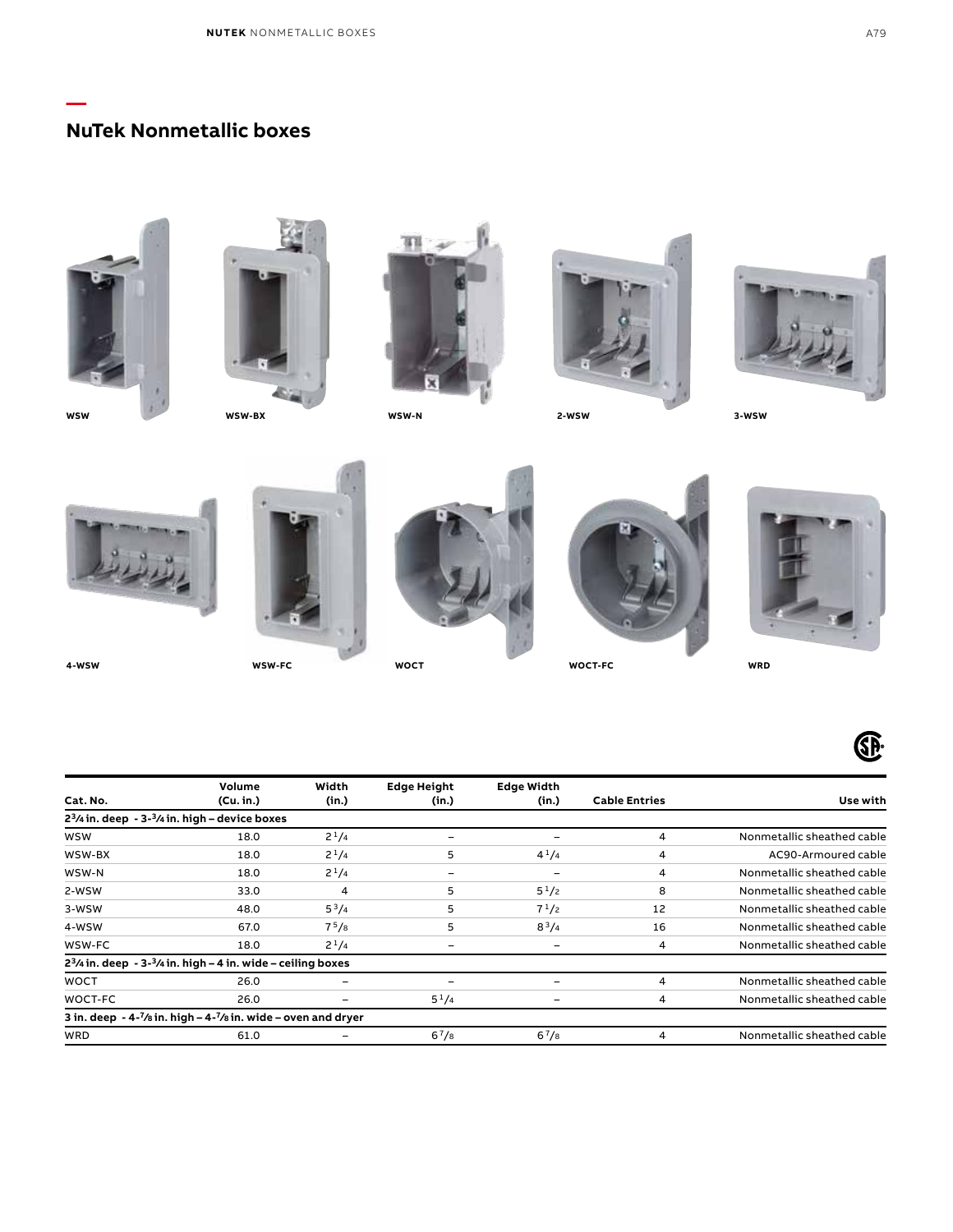**NuTek Nonmetallic boxes**

Airtight model





**FWSWBX**



**2-FWSW**



**3-FWSW**



**4-FWSW**



**FWOCT WSW-P**





Œ

| <b>Cable Entries</b> | <b>Edge Width</b><br>(in.) | <b>Edge Height</b><br>(in.) | Width<br>(in.)    | Volume<br>(Cu, in.) | Cat. No.                                                                                                                                                                                                           |
|----------------------|----------------------------|-----------------------------|-------------------|---------------------|--------------------------------------------------------------------------------------------------------------------------------------------------------------------------------------------------------------------|
|                      |                            |                             |                   |                     |                                                                                                                                                                                                                    |
| 4                    | ۰                          |                             | $2^{1}/4$         | 18.0                | F-WSW                                                                                                                                                                                                              |
| 4                    | $4^{1}/4$                  | 5                           | $2^{1}/4$         | 18.0                | <b>FWSWBX</b>                                                                                                                                                                                                      |
| 8                    | $5^{1}/2$                  | 5                           | 4                 | 33.0                | 2-FWSW                                                                                                                                                                                                             |
| 12                   | $7^{1/2}$                  | 5                           | $5^{3}/4$         | 48.0                | 3-FWSW                                                                                                                                                                                                             |
| 16                   | $8^{3}/4$                  | 5                           | 7 <sup>5</sup> /8 | 67.0                | 4-FWSW                                                                                                                                                                                                             |
|                      |                            |                             |                   |                     |                                                                                                                                                                                                                    |
|                      |                            | $5^{1}/4$                   |                   | 26.0                | <b>FWOCT</b>                                                                                                                                                                                                       |
|                      |                            |                             |                   |                     |                                                                                                                                                                                                                    |
| 4                    | $6^{7}/s$                  | $6^{7}/s$                   |                   | 61.0                | <b>FWRD</b>                                                                                                                                                                                                        |
|                      |                            |                             |                   |                     | $23/4$ in. deep - non-gangable -3 $3/4$ in. high – device boxes<br>$23/4$ in. deep - $33/4$ in. high - 4 in. wide - ceiling box<br>3 in. deep $-4\frac{7}{8}$ in. high $-4\frac{7}{8}$ in. wide $-$ oven and dryer |

| Cat. No.  | Description                                   |
|-----------|-----------------------------------------------|
| Partition |                                               |
| WSW-P     | Voltage partition - for 4-WSW and 4-FWSW only |

**Note:** CEC 2012 rule 30-302: 4) Where the weight of a luminaire does not exceed 23 kg (50 lb), the luminaire shall be permitted to be supported by a ceiling outlet box attached directly to<br>the building structure or by a c

**—**